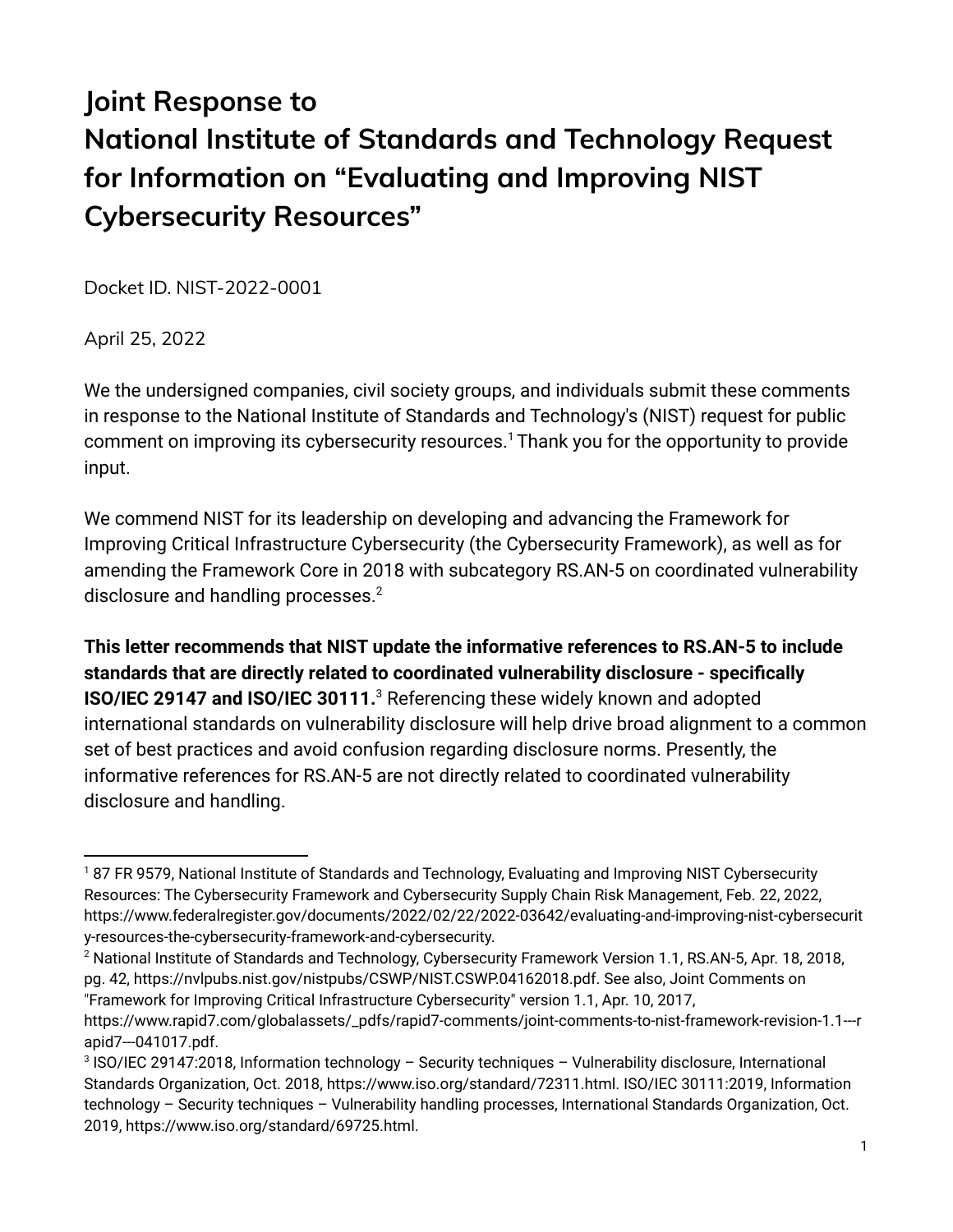Processes for receiving, reviewing, handling, and responding to vulnerability disclosures are a core component of modern cybersecurity programs.<sup>4</sup> The RS.AN-5 subcategory effectively incorporates these processes and distinguishes them from other formal information sharing arrangements (such as receiving cyber threat intelligence from information sharing forums, as described in ID.RA-2). We support retaining the RS.AN-5 language in the Cybersecurity Framework, and also support retaining the discussion of coordinated vulnerability disclosure in the NIST Roadmap.<sup>5</sup>

However, the informative references to RS.AN-5 currently listed in the Cybersecurity Framework V1.1 do not directly relate to, or even mention, coordinated vulnerability disclosure and handling processes. The current references to COBIT 5 and CIS CSC cover broadly applicable risk management, system monitoring, and incident response activities.<sup>6</sup> The current references to NIST SP 800-53 cover security advisories and testing/training/monitoring activities in general.<sup>7</sup> The use of these informative references makes it more difficult for Cybersecurity Framework users to link RS.AN-5 with well-established coordinated vulnerability disclosure and handling practices.

By contrast, ISO/IEC 29147 and 30111 are directly applicable to coordinated vulnerability disclosure and handling processes. These complementary standards encompass important nuances that are not fully covered by the current RS.AN-5 informative references, such as strengthening internal mechanisms for dealing with received reports, interfacing with the party disclosing vulnerability information, and more. As coordinated vulnerability disclosure and handling processes are more widely adopted, organizations rely on detailed guidance from a consistent set of internationally recognized best practices to avoid conflicting processes that can undermine security. This is particularly important given the global nature of these processes.

 $4$  Establishing a coordinated vulnerability disclosure and handling process  $-$  and communicating the existence and scope of that policy publicly – can help organizations quickly detect and respond to vulnerabilities disclosed to them by a variety of sources, leading to mitigations that enhance the security, data privacy, and safety of their systems.

<sup>&</sup>lt;sup>5</sup> The Roadmap refers to ISO/IEC 29147 and 30111, though the Cybersecurity Framework itself does not. NIST Roadmap for Improving Critical Infrastructure Cybersecurity Version 1.1, Apr. 25, 2019, pg. 9,

https://www.nist.gov/system/files/documents/2019/04/25/csf-roadmap-1.1-final-042519.pdf.

<sup>6</sup> ISACA, COBIT 5 Framework, EDM03.02 and DSS05.07, https://www.isaca.org/resources/cobit/cobit-5. Center for Internet Security, Critical Security Controls, 4 and 19, https://www.cisecurity.org/controls (last accessed Mar. 31, 2022).

<sup>&</sup>lt;sup>7</sup> NIST Special Publication 800-53 Revision 4, Security and Privacy Controls for Federal Information Systems and Organizations, SI-5 and PM-15, pgs. F-224 and G-9,

Apr. 30, 2013, https://nvlpubs.nist.gov/nistpubs/SpecialPublications/NIST.SP.800-53r4.pdf.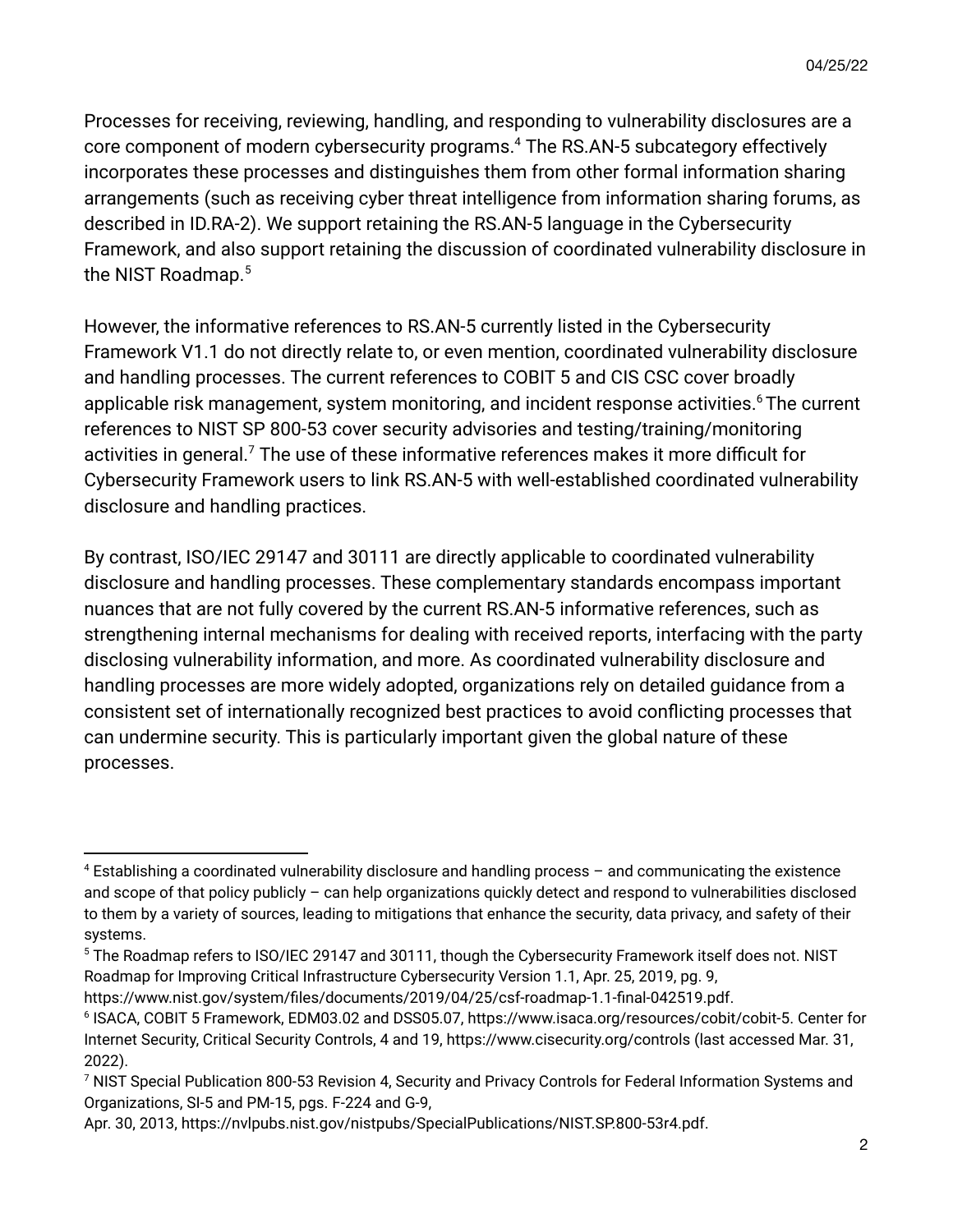The absence of more direct references risks putting the 2018 Cybersecurity Framework out of sync with other key guidance on coordinated disclosure and handling from government and the private sector. For example, ISO/IEC 29147 and ISO/IEC 30111 are directly referenced in the CERT Guide to Coordinated Vulnerability Disclosure, $8$  the Department of Homeland Security's Binding Operational Directive 20-01,<sup>9</sup> the IoT Cybersecurity Improvement Act of 2020,  $10$  the Department of Justice's framework for vulnerability disclosure programs for online systems,<sup>11</sup> the Food and Drug Administration's postmarket guidance for cybersecurity in medical devices,<sup>12</sup> the EU's proposed certification scheme for ICT products,<sup>13</sup> the EU's proposed Network and Information Security Directive (NIS 2),  $14$  and elsewhere.

Accordingly, with the goal of helping Cybersecurity Framework users develop coordinated disclosure and handling processes consistent with best practices and international standards, we request that NIST incorporate ISO/IEC 29147 and 30111 as informative references to RS.AN-5.

Thank you for your consideration. We look forward to working with NIST to further optimize the Cybersecurity Framework.

<sup>&</sup>lt;sup>8</sup> "Readers are encouraged to review and apply those standards to their operational vulnerability response practice." Householder et al., The CERT Guide toCoordinated Vulnerability Disclosure, Aug. 2017, pg. 18, https://resources.sei.cmu.edu/asset\_files/SpecialReport/2017\_003\_001\_503340.pdf.

<sup>9</sup> "International standards ISO 29147 (vulnerability disclosure) and ISO 30111 (vulnerability handling processes) are high quality normative resources. As vulnerability disclosures can come from anyone across the globe, aligning with international best practices can increase shared expectations and minimize the potential for friction." Department of Homeland Security, Cybersecurity and Infrastructure Security Agency, Binding Operational Directive 20-01, Sep. 2, 2020,

https://www.cisa.gov/binding-operational-directive-20-01. See also NIST's draft Vulnerability Disclosure Guidance, NIST SP 800-216 (Draft), Recommendations for Federal Vulnerability Disclosure Guidelines, Jun. 7, 2021, https://csrc.nist.gov/Projects/vdg/publications.

<sup>10</sup> Pub. Law 116-207, 116th Cong., Sec. 5(b)(1).

<sup>&</sup>lt;sup>11</sup> Department of Justice, A Framework for a Vulnerability Disclosure Program for

Online Systems, Jul. 2017, pg. 4, https://www.justice.gov/criminal-ccips/page/file/983996/download.

 $^{12}$  "FDA has recognized ISO/IEC 29147:2014 […] and ISO/IEC 30111:2013 […] that may be useful resources for manufacturers." Food and Drug Administration, Postmarket Management of Cybersecurity in Medical Devices, Dec. 28, 2016, pgs. 13, 28, https://www.fda.gov/media/95862/download.

<sup>&</sup>lt;sup>13</sup> "Previously undetected vulnerability shall be reported and handled in accordance with the general rules of ISO/IEC 30111 and ISO/IEC 29147[...]" ENISA, Cybersecurity Certification: Candidate EUCC Scheme V1.1.1, May 25, 2021, pg. 51,

https://www.enisa.europa.eu/publications/cybersecurity-certification-eucc-candidate-scheme-v1-1.1.

<sup>&</sup>lt;sup>14</sup> See European Commission, Proposal for a Directive of the European Parliament and of the Council on measures for a high common level of cybersecurity across the Union, repealing Directive (EU) 2016/1148, Document 52020PC0823, Recital 28, Dec. 16, 2020,

https://eur-lex.europa.eu/legal-content/EN/TXT/?uri=CELEX%3A52020PC0823.